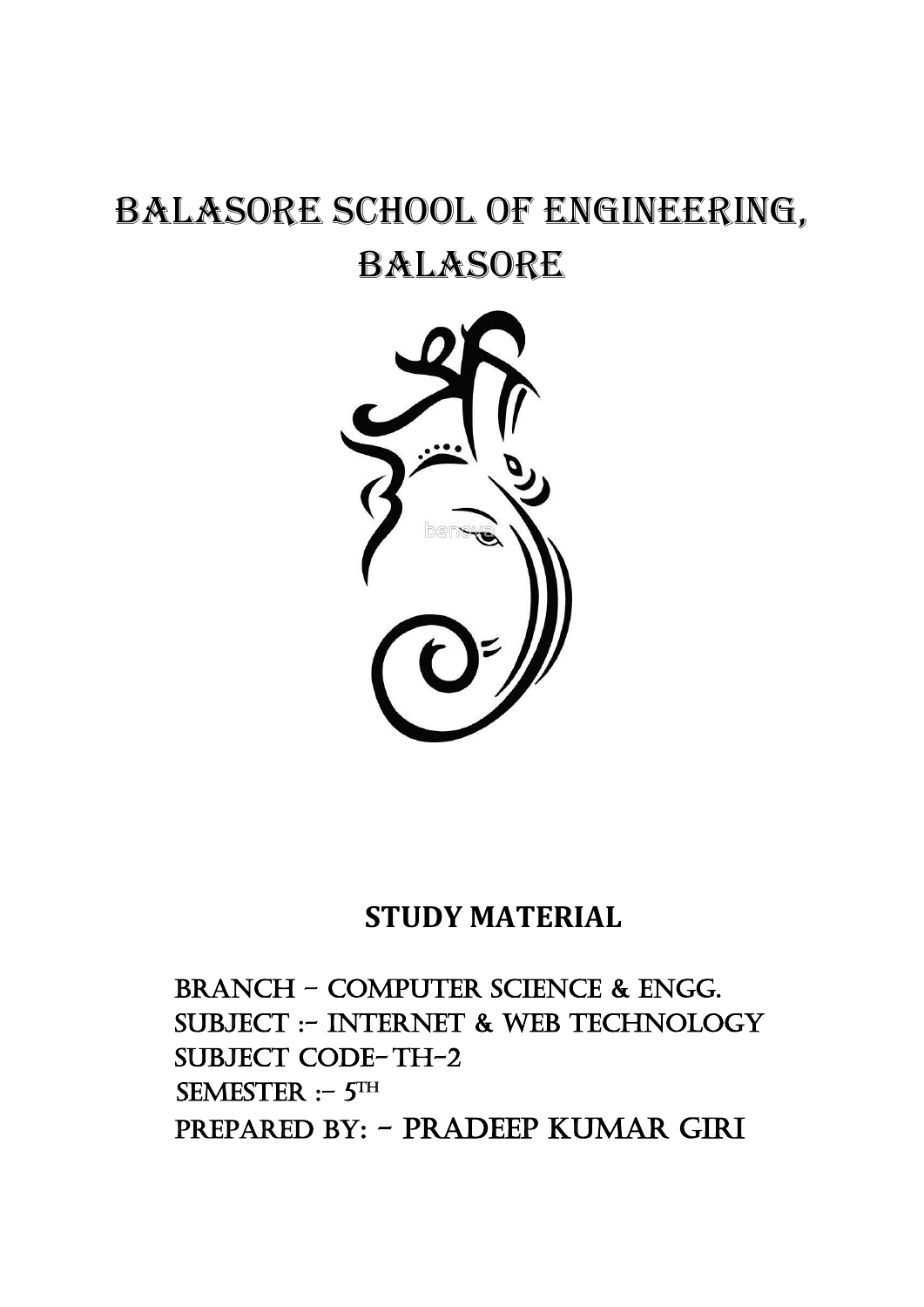# **Short question - 2mrks**

Q1-**HOW MANY BITS ARE THERE IN IP ADDRESS? 2016 THERE ARE 32 BIT IN IP ADDRESS.**

#### **Q2-NAME TWO TYPE OF INTERNET CONNECTIVITY? 2018(s)-1(a),2019(s)-4-a**

**Dial-up connection**

# **Leased connection**

 **VSAT connection** 

#### **Q3- What is CSS?**

**C**ascading **S**tyle **S**heets, fondly referred to as CSS, is a simple design language intended to simplify the process of making web pages presentable.

CSS handles the look and feel part of a web page. Using CSS, you can control the color of the text, the style of fonts, the spacing between paragraphs, how columns are sized and laid out, what background images or colors are used, layout designs,variations in display for different devices and screen sizes as well as a variety of other effects.

#### **Q4- What is RF link?**

An RF module (short for radio-frequency module) is a (usually) small electronic device used to transmit and/or receive radio signals between two devices. In an embedded system it is often desirable to communicate with another device wirelessly. This wireless communication may be accomplished through optical communication or through radio-frequency (RF) communication.

#### **Q5- What is Intranet?**

Intranet is defined as private network of computers within an organization with its own server and firewall. Moreover we can define Intranet as:

- Intranet is system in which multiple PCs are networked to be connected to each other. PCs in intranet are not available to the world outside of the intranet.
- Usually each company or organization has their own Intranet network and members/employees of that company can access the computers in their intranet.
- Every computer in internet is identified by a unique IP address.
- Each computer in Intranet is also identified by a IP Address, which is unique among the computers in that Intranet.

#### **Q6-What is Extranet?**

An extranet is a communications network based on common internet protocols including the Transport Control Protocol and the Internet Protocol (TCP/IP), and typically used for information sharing. An extranet differs from an internet website in that access to the extranet is restricted to individual users possessing the appropriate login credentials. Additionally, an extranet can be subdivided into multiple specialty areas with each having different access requirements. Therefore, information and data can be isolated so that a business partner, customer, or vendor may only access the information pertinent to their operations, and prohibits access to other sensitive company data.

# **Q7-TELNET PROTOCOL?(2019(S)-7(ii))**

 Telnet is a network protocol used on the Internet or local area networks to provide a bidirectional interactive text-oriented communication facility using a virtual terminal connection.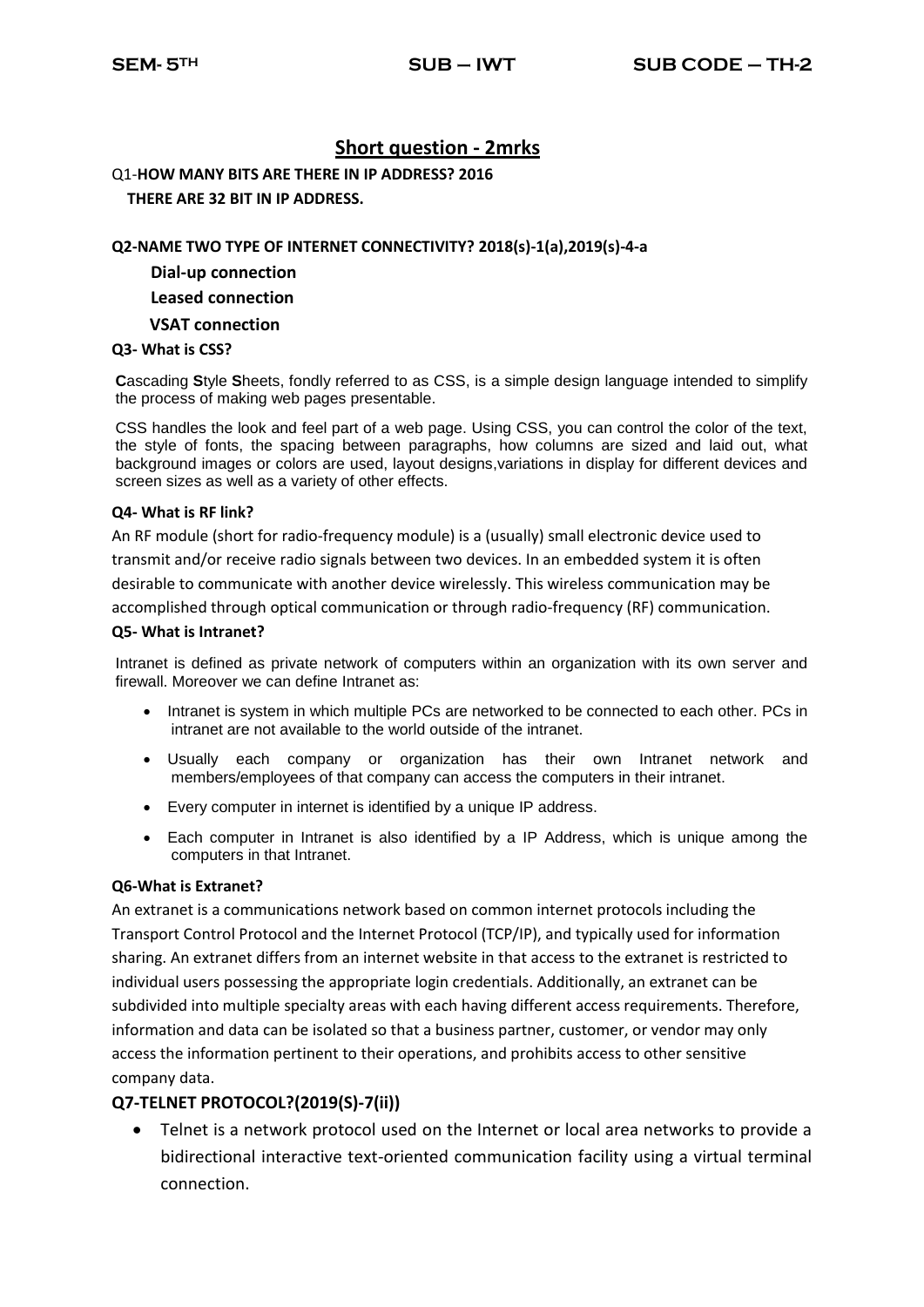User data is interspersed in-band with Telnet control information in an 8-bit byte oriented data connection over the Transmission Control Protocol (TCP).

# **Q8- Define POP3,IMP4.**

POP3 (Post Office Protocol 3)

POP3 (Post Office Protocol 3) is the most recent version of a standard protocol for receiving e-mail. POP3 is a client/server protocol in which e-mail is received and held for you by your Internet server. Periodically, you (or your client e-mail receiver) check your mail-box on the server and download any mail, probably using POP3.

MP4 is a file format created by the Moving Picture Experts Group (MPEG) as a multimedia container format designed to store audiovisual data. The MP4 is largely replacing earlier multimedia file formats, and creating some changes in the way that vendors sell audiovisual files to the public.

# **MEDIUM TYPE QUESTION**

# **Q1-DISCUSS DIFFERENT TYPE OF CONNECTIVITY IN COMPUTER NETWORK?2017-5/2015-5 Types of connectivity**

**There are 3 types of connectivity, i.e.** 

**Dial-up** 

**connection**

- **Leased connection**
- **VSAT connection**

**Dial-up connection**

- **It is also known as, level-2 connection. This provides connection to internet, through a dial up terminal connection.**
- **The computer, which, provides, internet access is known as, 'host' and the computer that, receives, the access is 'client' or 'terminal'.**
- **The client uses, modem to access a host and acts as, directly connected terminal to the host. This type of connection is also known as, remote modem access.**
- **Host carries, all the command, that, are type or a client machine and the client computer acts as a 'dumb' terminal, connected to remote host.**
- **It is also divided into two types, i.e.** 
	- **I) Shell connection**

**II)TCP/IP Connection** 

- **•** Shell connection
	- **In shell connection, it doesn't support, graphics display.**
- **TCP/IP Connection**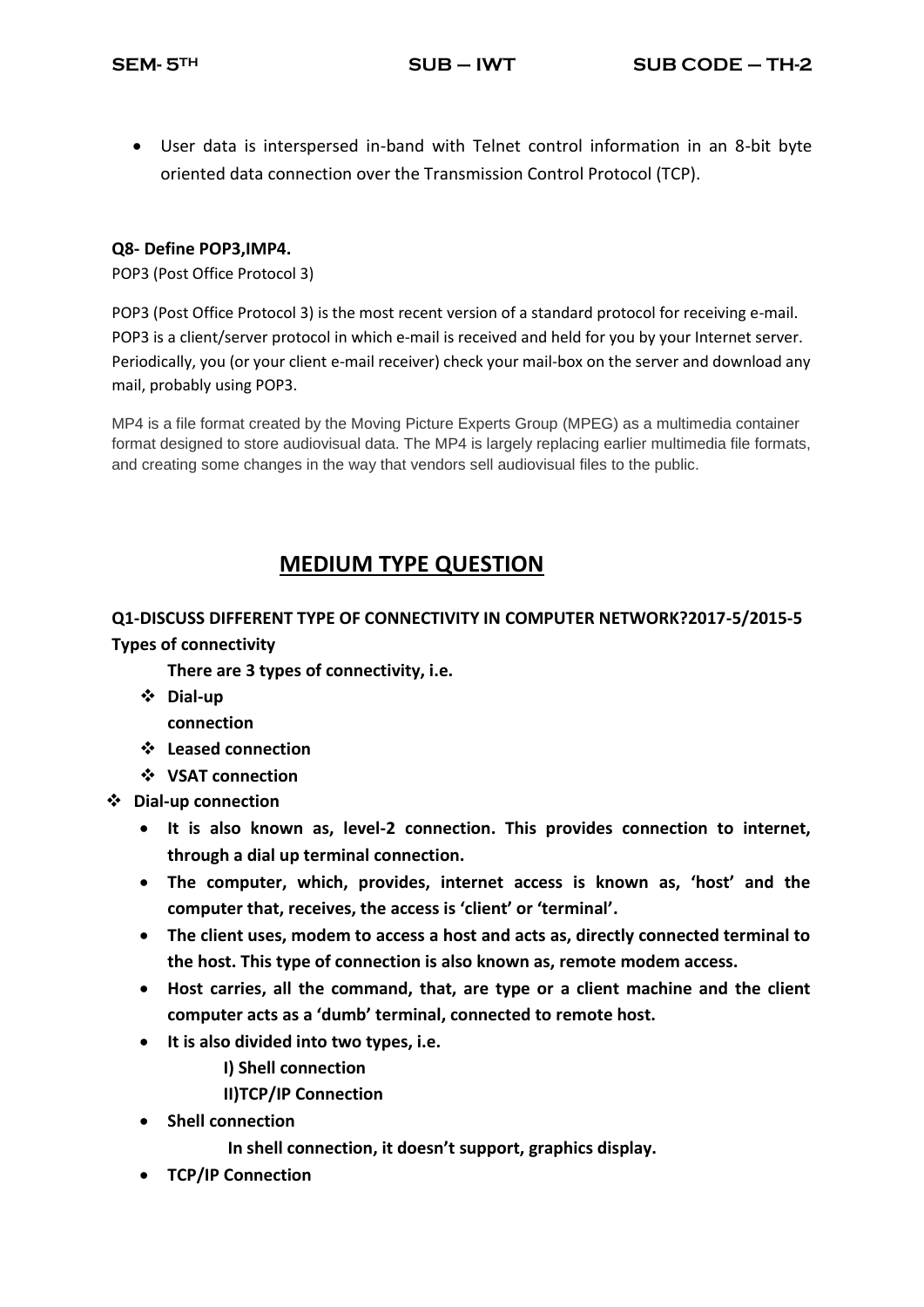**The measure difference between shell and TCP/IP account is that, shell account only display, text and doesn't support graphics, whereas, TCP/IP displays both.** ⇒ **It is more popular internet connection.** 

**Components for dial-up connection**

- **Computer.**
- **Modem**
- **Telephone line**
- **Sheller TCP/IP connection**
- **Internet client** 
	- **software.**
- **Leased connection**
	- **It is also known as, direct internet access or level-3 connection.**
	- **It is secure, dedicated and most expensive with leased connection.**
	- **Computer is dedicatedly or directly connected to the internet using high speed transmission line.**
	- **Leased inter connection are limited to large corporation and universities, who, could effort these costs.**
- **VSAT connection**
	- **The full form of VAST is very small aperture terminal (VSAT).**
	- **It is a two way satellite ground station.**
	- **VSAT antenna with a dish antenna that, smaller than 3 meters.**
	- **VSAT antennas range from 75 c.m. to 1.2 m.**
	- **Data rates range from 4 kbit/s upto 4 mbit/s.**
	- **VSAT are used to transmit narrow band data.**
	- **Eg.- Transaction using credit cards.**

# **Q2- What is IRC? Explain the function channel. 2018(s)1-b**

Stands for "Internet Relay Chat." IRC is a service that allows people to chat with each other [online.](https://techterms.com/definition/online) It operates on a client/server model where individuals use a [client](https://techterms.com/definition/client) program to connect to an IRC [server.](https://techterms.com/definition/server) Popular IRC clients include mIRC for Windows and Textual for OS X. Several web-based clients are also available, including KiwiIRC and Mibbit.

In order to join an IRC conversation, you must choose a [username](https://techterms.com/definition/username) and a channel. Your username, also called a [handle,](https://techterms.com/definition/handle) can be whatever you want. It may include letters and numbers, but not spaces.

A channel is a specific chat group within an IRC network where users can talk to each other. Some networks publish lists of available channels, while others require you to manually enter channel names in order to join them. Channels always begin with a [hashtag](https://techterms.com/definition/hashtag) followed by a name that represents their intended chat topic, such as "#teenchat," "#politics," or "#sports". Some IRC channels require a [password](https://techterms.com/definition/password) while others are open to the public.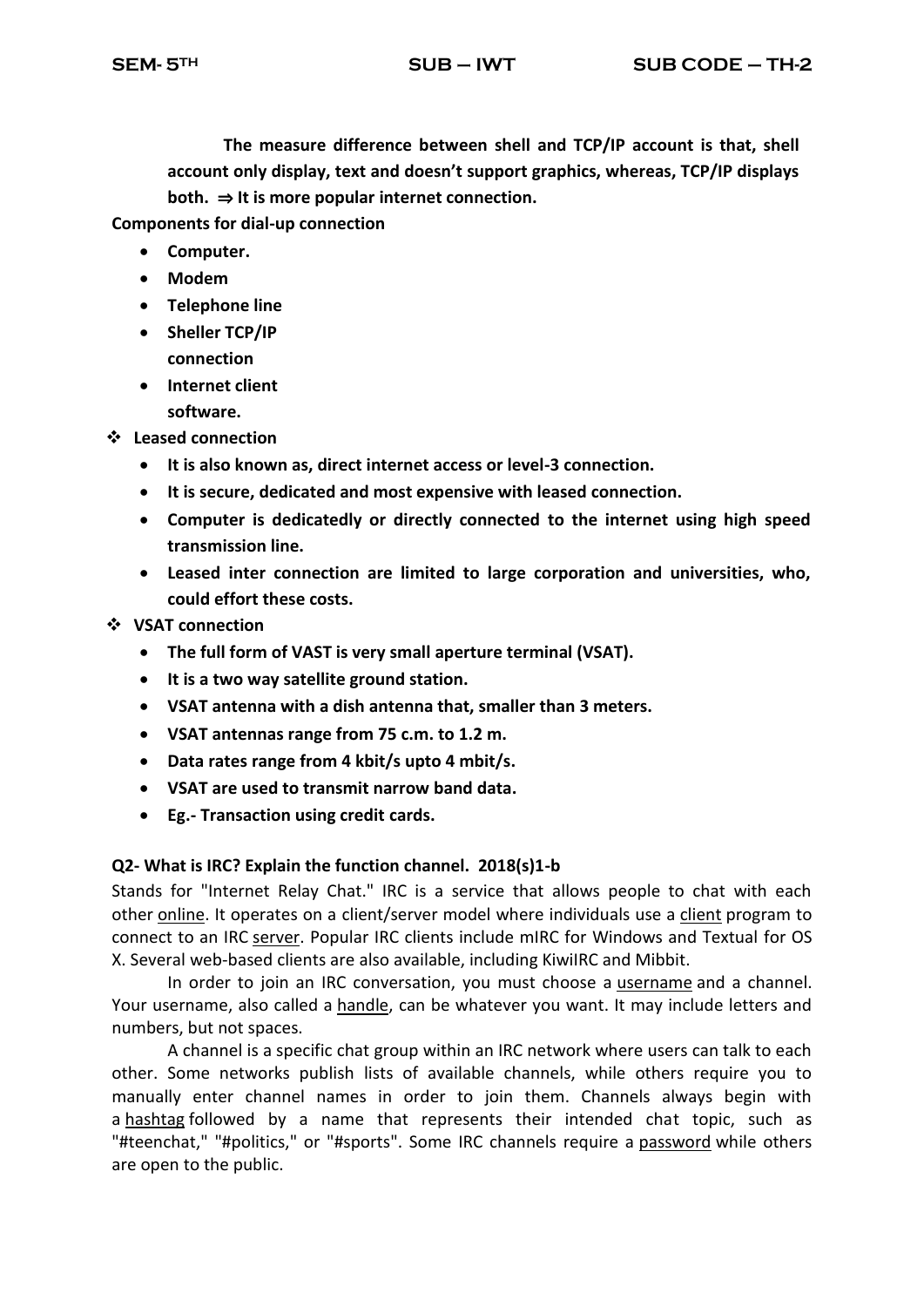When you join a channel, the chat [window](https://techterms.com/definition/window) will begin displayig messages people are typing. You can join the conversation by typing your own messages. While channel members can type whatever they want, popular channels are often moderated. That means human operators or automated [bots](https://techterms.com/definition/bot) may kick people out of the channel and even ban users who post offensive remarks or [spam](https://techterms.com/definition/spam) the channel with repeated messages.

# **Q3- State and Explain JAVA SCRIPT? 2018(s)2-b**

The programs in this language are called *scripts*. They can be written right in a web page's HTML and run automatically as the page loads.

Scripts are provided and executed as plain text. They don't need special preparation or compilation to run.

In this aspect, JavaScript is very different from another language called *Java*.

Today, JavaScript can execute not only in the browser, but also on the server, or actually on any device that has a special program called [the JavaScript engine.](https://en.wikipedia.org/wiki/JavaScript_engine)

The browser has an embedded engine sometimes called a "JavaScript virtual machine".

Different engines have different "codenames". For example:

- [V8](https://en.wikipedia.org/wiki/V8_(JavaScript_engine)) in Chrome and Opera.
- [SpiderMonkey](https://en.wikipedia.org/wiki/SpiderMonkey) in Firefox.
- …There are other codenames like "Trident" and "Chakra" for different versions of IE, "ChakraCore" for Microsoft Edge, "Nitro" and "SquirrelFish" for Safari, etc.

The terms above are good to remember because they are used in developer articles on the internet. We'll use them too. For instance, if "a feature X is supported by V8", then it probably works in Chrome and Opera.

# **Q4- Define www. What is browser? Write important components of a WWW. (2019(s)- 6(B))**

World Wide Web, which is also known as a Web, is a collection of websites or web pages stored in web servers and connected to local computers through the internet. These websites contain text pages, digital images, audios, videos, etc. Users can access the content of these sites from any part of the world over the internet using their devices such as computers, laptops, cell phones, etc. The WWW, along with internet, enables the retrieval and display of text and media to your device. World Wide Web, which is also known as a Web, is a collection of websites or web pages stored in web servers and connected to local computers through the internet. These websites contain text pages, digital images, audios, videos, etc. Users can access the content of these sites from any part of the world over the internet using their devices such as computers, laptops, cell phones, etc. The WWW, along with internet, enables the retrieval and display of text and media to your device. There are 3 components of web:

- 1. **Uniform Resource Locator (URL):** serves as system for resources on web.
- 2. **HyperText Transfer Protocol (HTTP):** specifies communication of browser and server.
- 3. **Hyper Text Markup Language (HTML):** defines structure, organisation and content of webpage.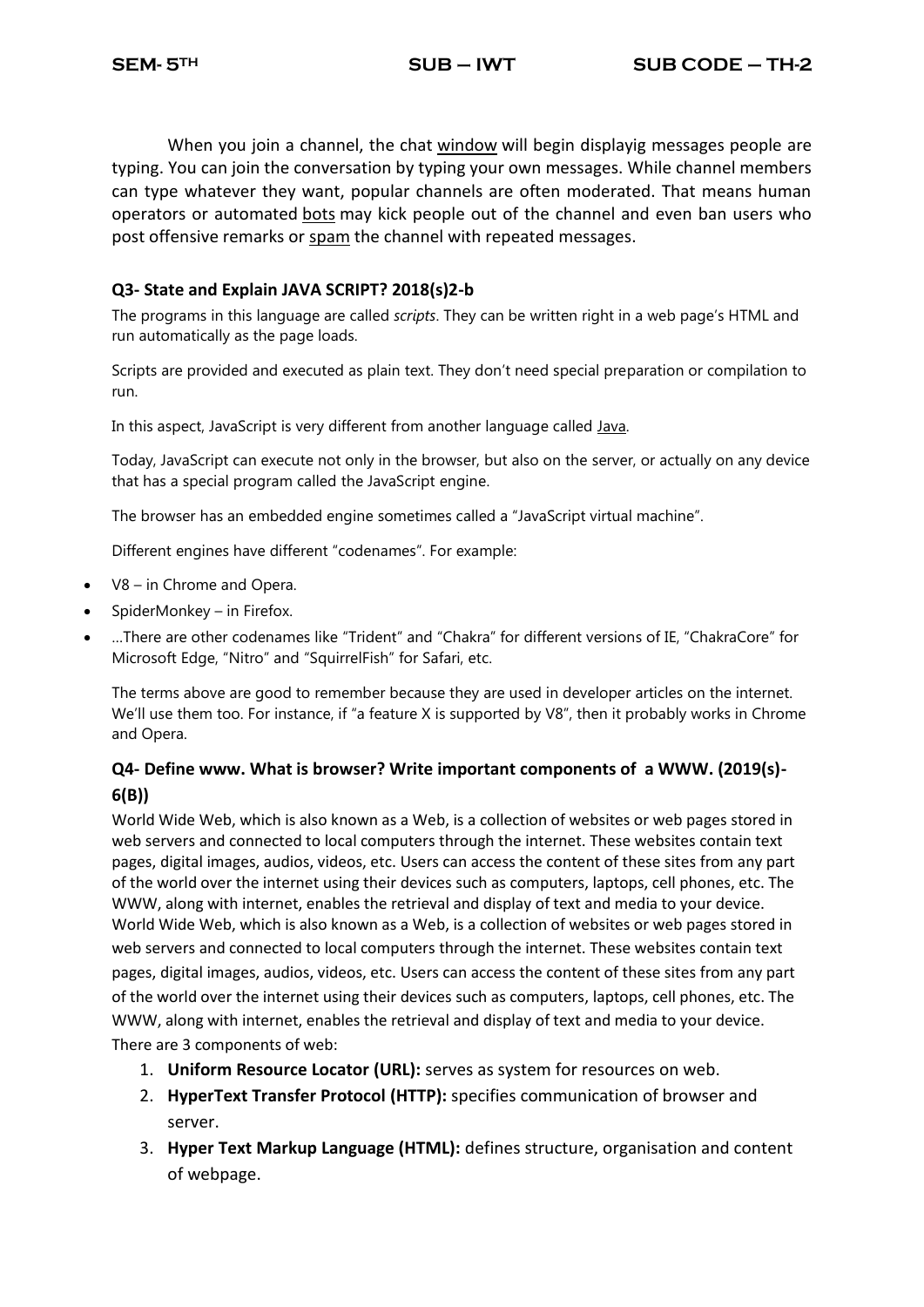| S.NO | <b>AUTHENTICATION</b>            | <b>AUTHORIZATION</b>            |
|------|----------------------------------|---------------------------------|
| 1.   | In authentication process, the   | While in authorization          |
|      | identity of users are checked    | process, person's or user's     |
|      | for providing the access to the  | authorities are checked for     |
|      | system.                          | accessing the resources.        |
| 2.   | In authentication process,       | While in this process, users or |
|      | users or persons are verified.   | persons are validated.          |
| 3.   | It is done before the            | While this process is done      |
|      | authorization process.           | after the authentication        |
|      |                                  | process.                        |
| 4.   | It needs usually user's login    | While it needs user's privilege |
|      | details.                         | or security levels.             |
| 5.   | <b>Authentication determines</b> | While it determines What        |
|      | whether the person is user or    | permission do user have         |
|      | not.                             |                                 |

# **Q5- Write the Difference between authentication and authorization?**

# **Q7- Write the Difference between client side scripting and server side scripting?**

| <b>CLIENT SIDE SCRIPTING</b>    | <b>SERVER SIDE SCRIPTING</b>             |  |
|---------------------------------|------------------------------------------|--|
| Source code is visible to user. | Source code is not visible to user       |  |
|                                 | because it's output                      |  |
|                                 | of server side is a HTML page.           |  |
| It usually depends on browser   | In this any server side technology can   |  |
| and it's version.               | be use and it does not                   |  |
|                                 | depend on client.                        |  |
| It runs on user's computer.     | It runs on web server.                   |  |
| There are many advantages       | The primary advantage is it's ability to |  |
| link with this like faster.     | highly customize, response               |  |
| response times, a more          | requirements, access rights based on     |  |
| interactive application.        | user.                                    |  |
| It does not provide security    | It provides more security for data.      |  |
| for data.                       |                                          |  |
| It is a technique use in web    | It is a technique that uses scripts on   |  |
| development in which scripts    | web server to produce a response that    |  |
| runs on clients browser.        | is customized for each clients request.  |  |
| HTML, CSS and javascript are    | PHP, Python, Java, Ruby are used.        |  |
| used.                           |                                          |  |

**Q8- Write the Difference between Internet, Intranet and Extranet**?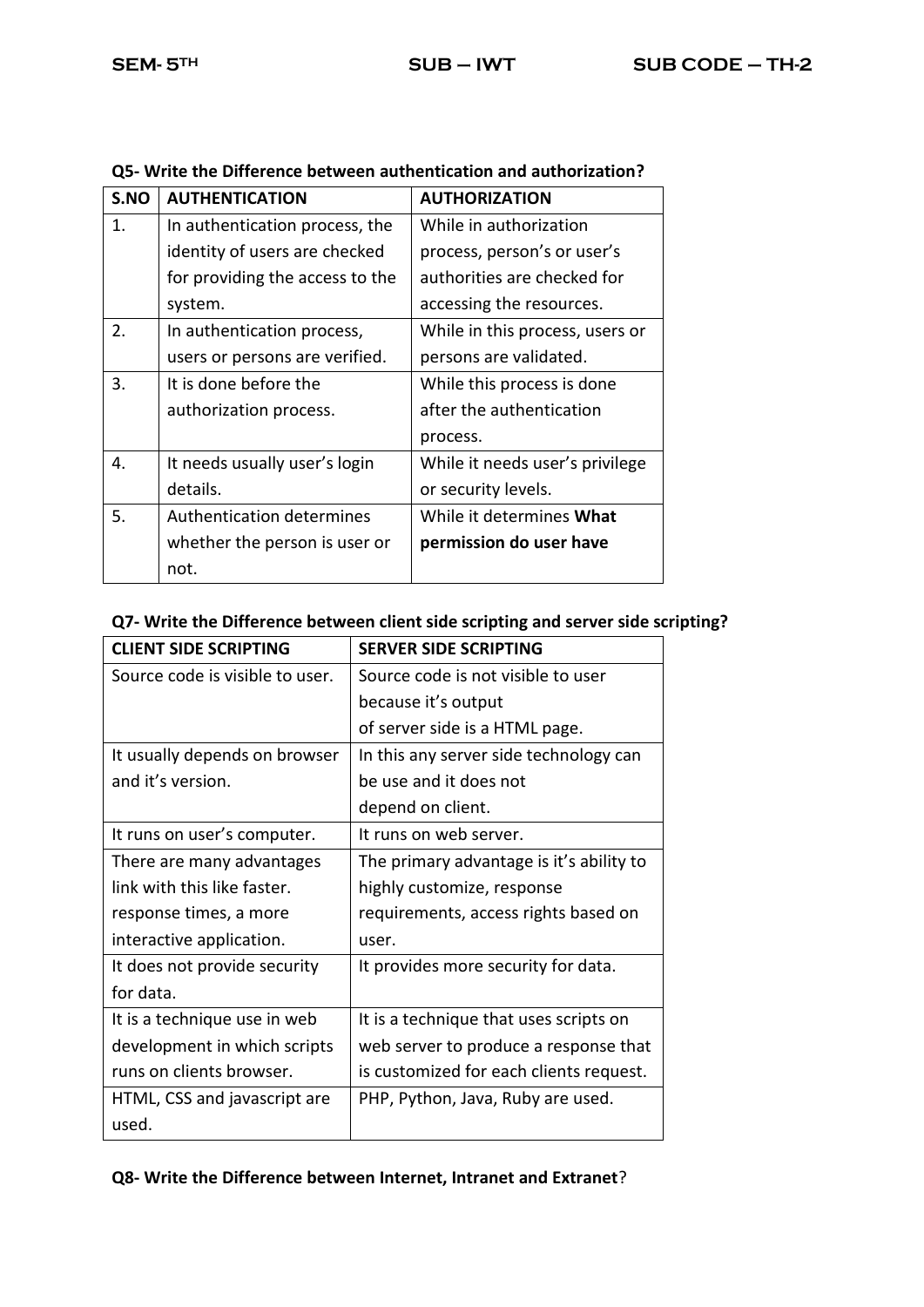| Internet                                                                      | Intranet                                                                                  | Extranet                                                                                                                         |
|-------------------------------------------------------------------------------|-------------------------------------------------------------------------------------------|----------------------------------------------------------------------------------------------------------------------------------|
| It is a Global system of<br>interconnected computer<br>network.               | It is a Private network<br>specific<br>to<br>an<br>organisation.                          | It is a <b>Private network</b> that uses<br>public<br>network<br>share<br>to<br>information with suppliers and<br>vendors.       |
| Not regulated by any<br>authority.                                            | It is regulated by an<br>organization.                                                    | <b>is</b><br>regulated<br>by<br>multiple<br>It<br>organization.                                                                  |
| content in the<br>Thus<br>network is accessible to<br>everyone connected.     | Thus content in<br>the<br>network is<br>accessible<br>only to members of<br>organization. | The content in the network is<br>accessible<br>to<br>members<br>of<br>organization & external members<br>with access to network. |
| It is largest in terms of<br>number of connected<br>devices.                  | It is small network with<br>minimal number<br>of<br>connected devices.                    | The number of devices connected<br>is comparable with Intranet.                                                                  |
| It is owned by no one.                                                        | It is owned by single<br>organization.                                                    | It is owned by single/multiple<br>organization.                                                                                  |
| It is means of sharing<br>information throughout<br>the world.                | It is means of sharing<br>information<br>sensitive<br>throughout organization.            | It is means of sharing information<br>between members and external<br>members.                                                   |
| Security is dependent of<br>of device<br>the<br>user<br>connected to network. | Security is enforced via a<br>firewall.                                                   | Security is enforced via a firewall<br>that separates internet & extranet.                                                       |
| <b>Example:</b> What we are<br>normally using is internet.                    | <b>Example:</b><br>TCS<br>using<br>internal network for its<br>business operations.       | <b>Example:</b> HP<br>and Intel using<br>network for<br>business<br>related<br>operations.                                       |
| Users can access Internet<br>anonymously.                                     | Users should have valid<br>username/password<br>to<br>access Intranet.                    | Users<br>should<br>valid<br>have<br>username/password<br>to<br>access<br>Extranet.                                               |
| Internet is unregulated<br>and uncensored.                                    | But Intranet is regulated<br>by the<br>organization<br>policies.                          | Extranet is also regulated by<br>contractual agreements between<br>organizations.                                                |

# **LONG TYPE QUESTION**

**Q1-WHO IS ISP? IDENTIFY THE FACTER FOR CHOOSING AN ISP? (2019(s)-5(b))**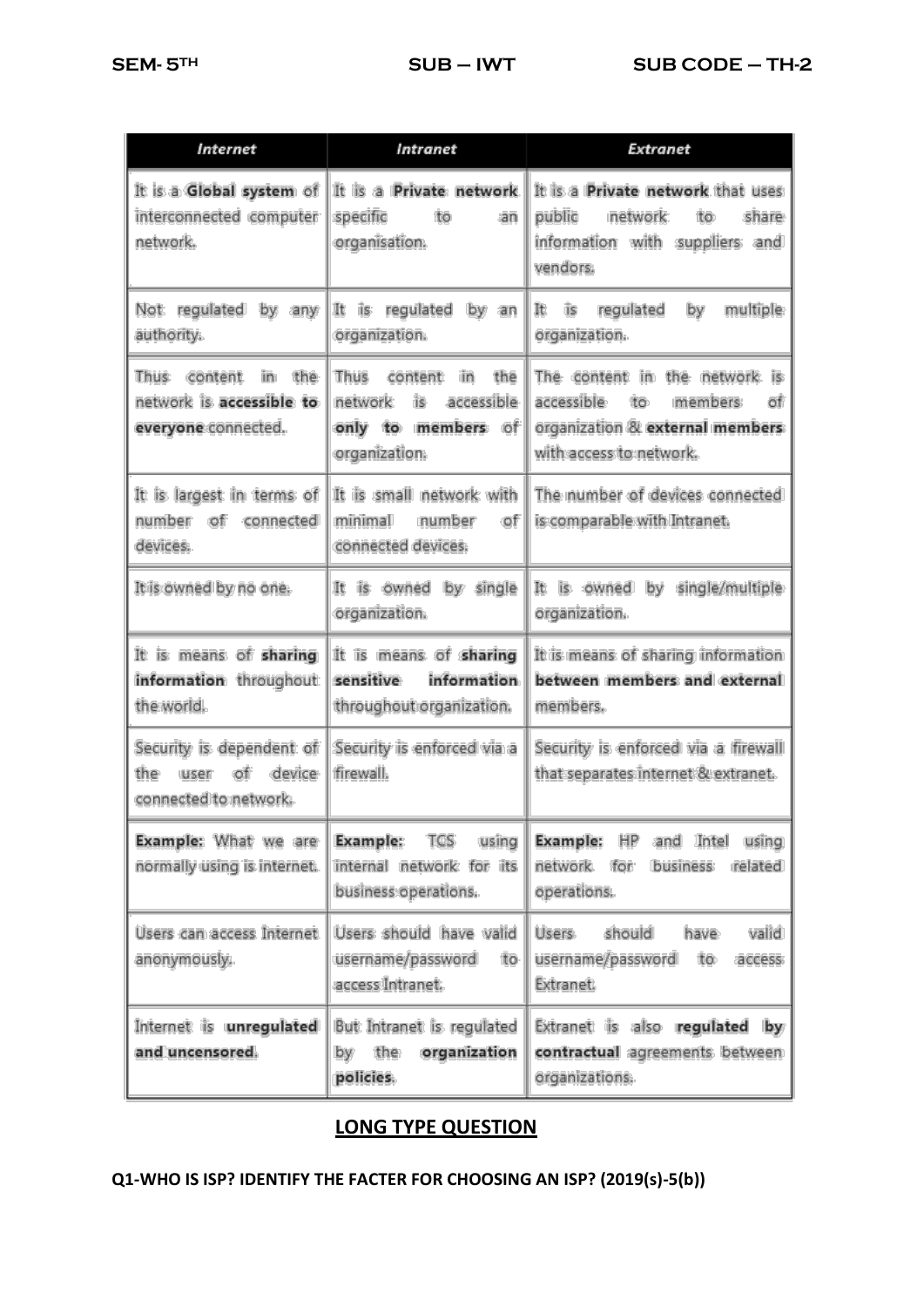**ISP**

- **ISP stands for Internet Service Provider. An ISP is an organization that provides service for accessing, using or participating in the internet.**
- **ISP may be organized in various forms, such as commercial community owned, privately owned, etc.**
- **It refers to a company that provide, internet service including personal and business access to the internet for a monthly fee.**
- **An ISP is a company, that, supplies, internet connectivity to home and business customer. It support, one or more forms of internet access, ranging from traditional modem dial-up to DSL and cable modem broad band service to dedicated T1/T3 lines.**
- **More recently, wireless ISP that, offer internet access, through wireless LAN or wireless broad band network.**
- **Factors for choosing an ISP**
	- **Size**
	- **Reliability**
	- **Performance**
	- **•** Price
- **Quality of service**
	- **Working hours**
	- **Technical support.**

**Internet service providers in India**

- **•** BSNL
- **Aircel**
- **Airtel**
- **Docomo**
- **Vodafone**
- **Idea, etc.**

**Q2-DEFINE TCP/IP 5- LAYERING MODEL WITH SUITABLE EXAMPLE?2016-7/2017-7 2017(w)-2(c),2018(s)-7-c,2019(s)-1-c**

- **TCP/IP**
	- **TCP/IP is the combination of 2 different types of protocol** 
		- **TCP-Transmission control protocol**
		- **IP-Internet protocol**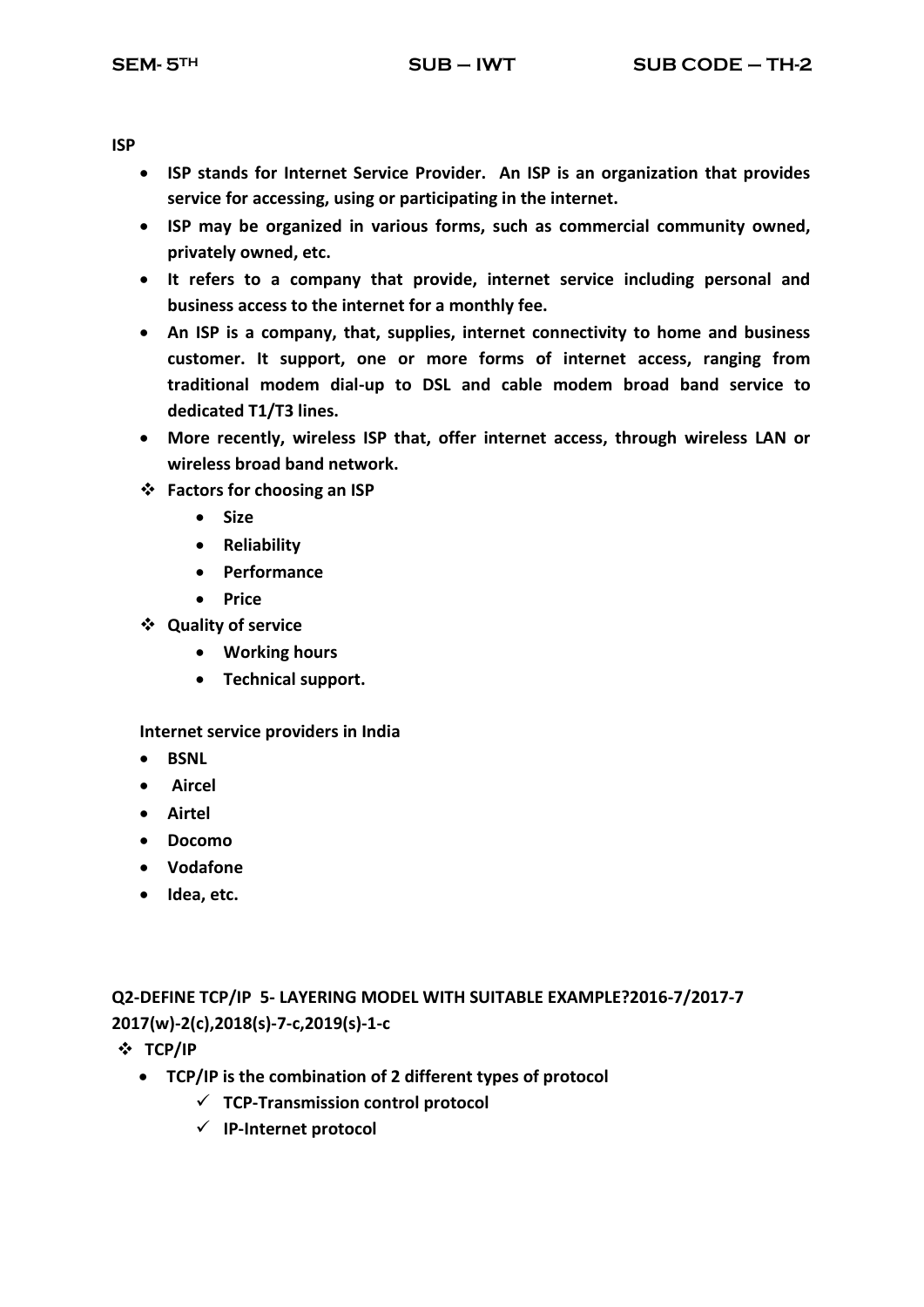- **TCP/IP protocol is used to communicate across any set of interconnected network. Ex.-TCP-IP connect a set of network within a single building, with in physical campus or among a set of compose etc.**
- **TCP/IP provides end to end connectivity specifying how data should be address packetize address, transmitted, routers and receive at the destination.**

**TCP/IP model has 5 layers. These are:- 2017(w)-2(c)**

- **Application layer**
- **Transport layer**
- **Internet layer**
- **Network interface/ link sub network layer/ network access layer**
- **Physical layer**

# **Application layer:-**

- **Application layer is the top most layer of TCP/IP model.**
- **Application layer is present on top of transport layer.**
- **Application layer include all the higher level protocol like DNS (Domain name system), HTTP, FTP, SNMP (Simple Network Management Protocol), SMTP (Simple Mail Transport Protocol) DHCP (Dynamic host Configuration Protocol).**
- **Application layer defines TCP/IP application protocol and how host program interface with transport layer service to use the network.**

# **Transport layer:-**

- **Transport layer is the 3rd layer of the TCP/IP model.**
- **The purpose of transport layer is to permit device on the source and destination host to carry on a conversation.**
- **The position of the transport layer in between the application layer or internet layer. Ex. - TCP & UDP are used UDP –(User datagram protocol)**
- **The transport layer defines the level of service and status of the connection used when transporting data.**

**Internet layer:-**

- **It is the 2nd layer of the TCP/IP model.**
- **The position of the layer in between transport layer and network interface layer.**
- **Internet layer is also responsible for routing datagram layer.**
- **Internet layer job is to allow host to insert packet into any network and have them to deliver independently to the destination.**
- **At the destination side the data packet may appear in a different order than they were sending.**
- **It is the jobs of the higher layer to rearrange them in order to delivery them to proper n/w application operating at the application layer. Ex. IP, ICMP (Inter control message protocol) ARP (Address resolution protocol) RARP (Reverse address resolution protocol).**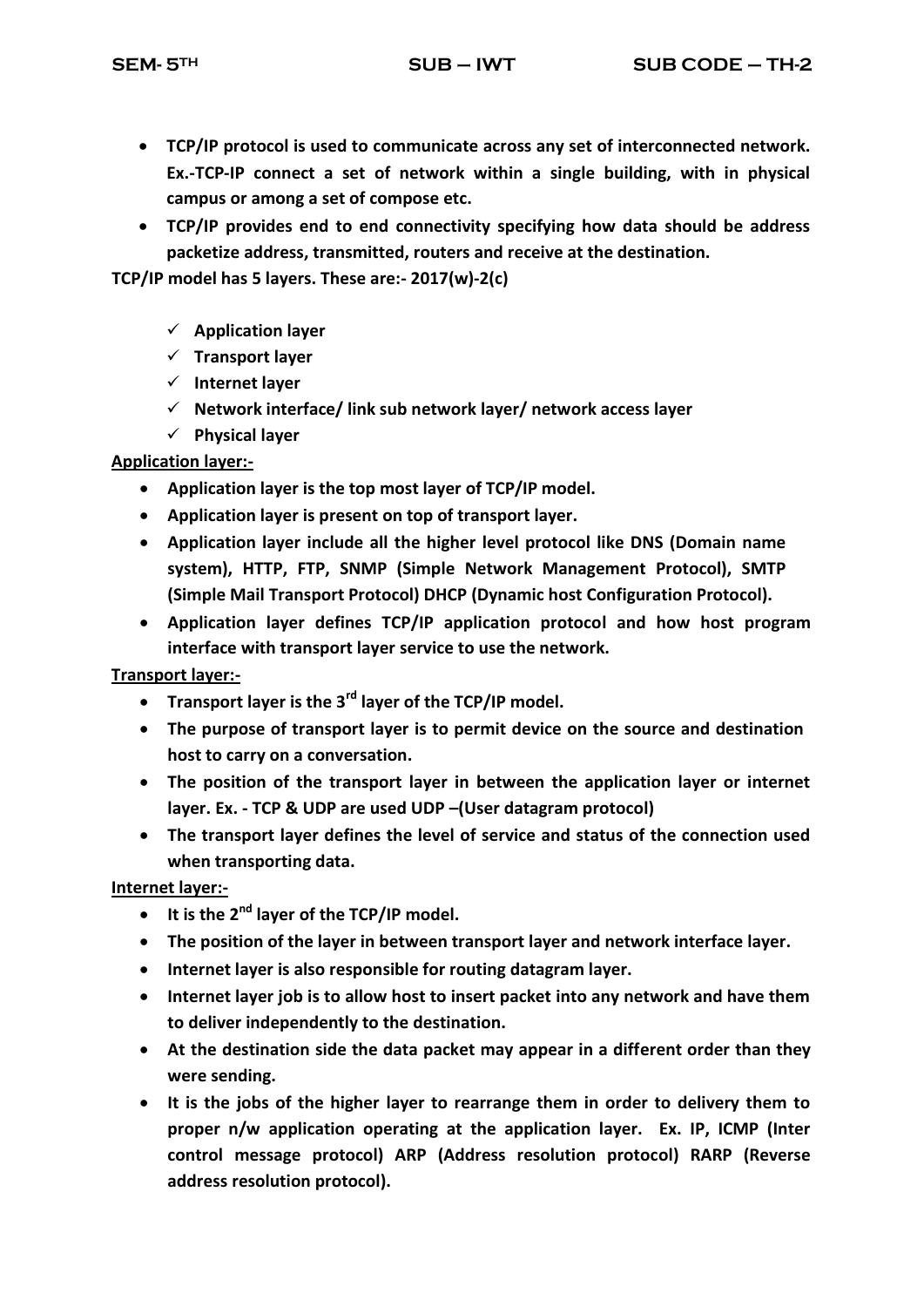**Network access layer:-**

- **It is the 1st layer of the TCP/IP model.**
- **It defines how data is physically sent through the network.**
- **How bits are electrically signal by hardware device the interface directly with a network medium such as co axial cable, optical fibber.**
- **The protocol use in this layer Ethernet frame relay.**

# **Q3-STATE AND EXPLAIN THE WORKING OF FTP PROCESS MODEL?2016-5,,2017(w)-6(b) 2019(s)-3-c**

**- File transfer protocol**

- **This commonly used for exchanging file. It work on the principle of client server one is called server and the other is called client.**
- **Once connection has been established the client can do a no. of file manipulation such as uploading and downloading of files.**
- **The main objective of FTP- To promote computer program and data. To encourage indirect or implicate used of remote computer. To transfer data reliable or efficiently.**
- **FTP COMPONENT**
	- **FTP Command:- The commands that are used for FTP.**
	- **FTP Server:- This is used for upload or download of file.**
	- **FTP Site:- the collection of file and program on an FTP server.**
	- **Download:- To transfer a copy of file from a remote computer to a local computer.**
	- **FTP does not need a password through user**
- ⇒**FTP server and authentication:- HT/IP also have the facilities of FTP server as handling the exchange of file.**

**FTP client**

- **FTP clients are program that enable the user to upload and download file.**
- **FTP clients also work a windows 95, 98, XP, UNIX, MAC, and LINUX.**

**Type of FTP Client:-**

- 1) **Line mode FTP**
- 2) **GUI FTP**
- 3) **Browser base FTP**
- 4) **Using line made FTP**
- 1) **Line Made FTP:-Ex-are operating system are the windows, mac, linux are unix, these are capable of FTP client program.**
- 2) **GUI FTP:-Some FTP client provide Graphical user interface and their completely stand alone.**

**Ex.-IP Switch, Inc etc.** 

3) **Browser base FTP:-Must web browser like Microsoft internet explorer net cape navigator and fire for include FTP client and they provide used they easy way to download and upload file.**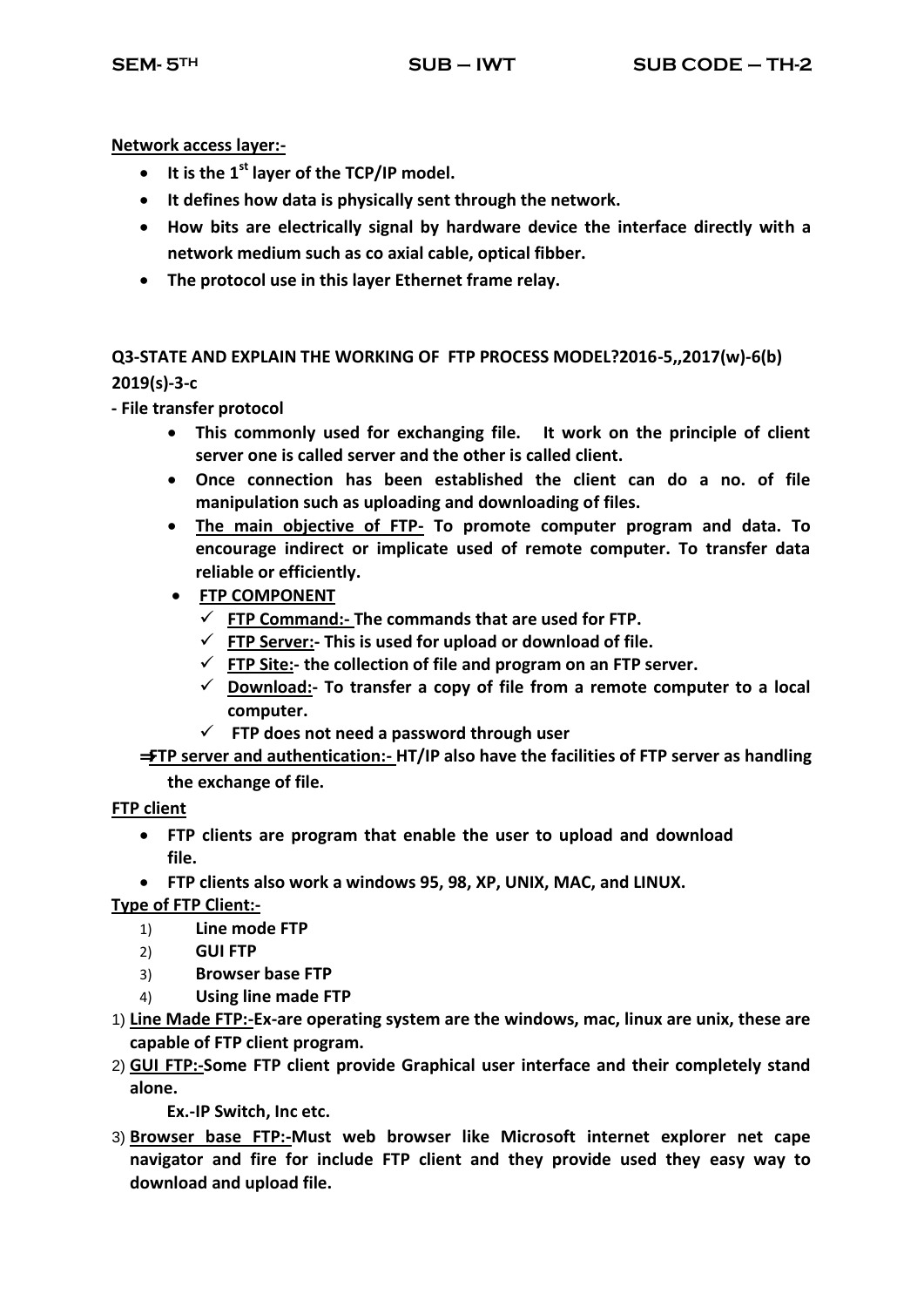# **Q4-DEFINE E-MAIL?EXPLAIN THE FORMAT OF EMAIL MESSAGE?2016-7,2017(w)-6(c) 2018(S)-1(c),2019(s)-5-c**

**Format of an e-mail message**

- **Internet email messages consist of two major sections:**
	- *Header* **– Structured into [fields](http://en.wikipedia.org/wiki/Field_(computer_science)) such as From, To, CC, Subject, Date, and other information about the email.**
	- *Body* **– The basic content, as unstructured text; sometimes containing a [signature block](http://en.wikipedia.org/wiki/Signature_block) at the end. This is exactly the same as the body of a regular letter.**
- **The header is separated from the body by a blank line.**

# **Message header**

- **Each message has exactly one [header,](http://en.wikipedia.org/wiki/Header_(computing)) which is structured into [fields.](http://en.wikipedia.org/wiki/Field_(computer_science)) Each field has a name and a value.**
- **Email header fields can be multi-line, and each line should be at most 78 characters long and in no event more than 998 characters long.**
- **The message header must include at least the following fields:**
	- *From***: The [email address,](http://en.wikipedia.org/wiki/Email_address) and optionally the name of the author(s). In many email clients not changeable except through changing account settings.**
	- *Date***: The local time and date when the message was written. Like the** *From:* **field, many email clients fill this in automatically when sending. The recipient's client may then display the time in the format and time zone local to him/her.**
	- *Message-ID***: Also an automatically generated field; used to prevent multiple delivery and for reference in In-Reply-To: (see below).**
	- *In-Reply-To***[: Message-ID](http://en.wikipedia.org/wiki/Message-ID) of the message that this is a reply to. Used to link related messages together. This field only applies for reply messages.**
- **Common header fields for email include:[**
	- *To***: The email address(es), and optionally name(s) of the message's recipient(s). Indicates primary recipients (multiple allowed), for secondary recipients see Cc: and Bcc: below.**
	- *Subject***: A brief summary of the topic of the message.**
	- $\leq$  *Bcc*: **Blind carbon copy**; addresses added to the SMTP delivery list but not **(usually) listed in the message data, remaining invisible to other recipients.**
	- *Cc***: [Carbon copy;](http://en.wikipedia.org/wiki/Carbon_copy) Many email clients will mark email in one's inbox differently depending on whether they are in the To: or Cc: list.**
	- **[Content-Type:](http://en.wikipedia.org/wiki/Content-Type) Information about how the message is to be displayed, usually a [MIME](http://en.wikipedia.org/wiki/MIME) type.**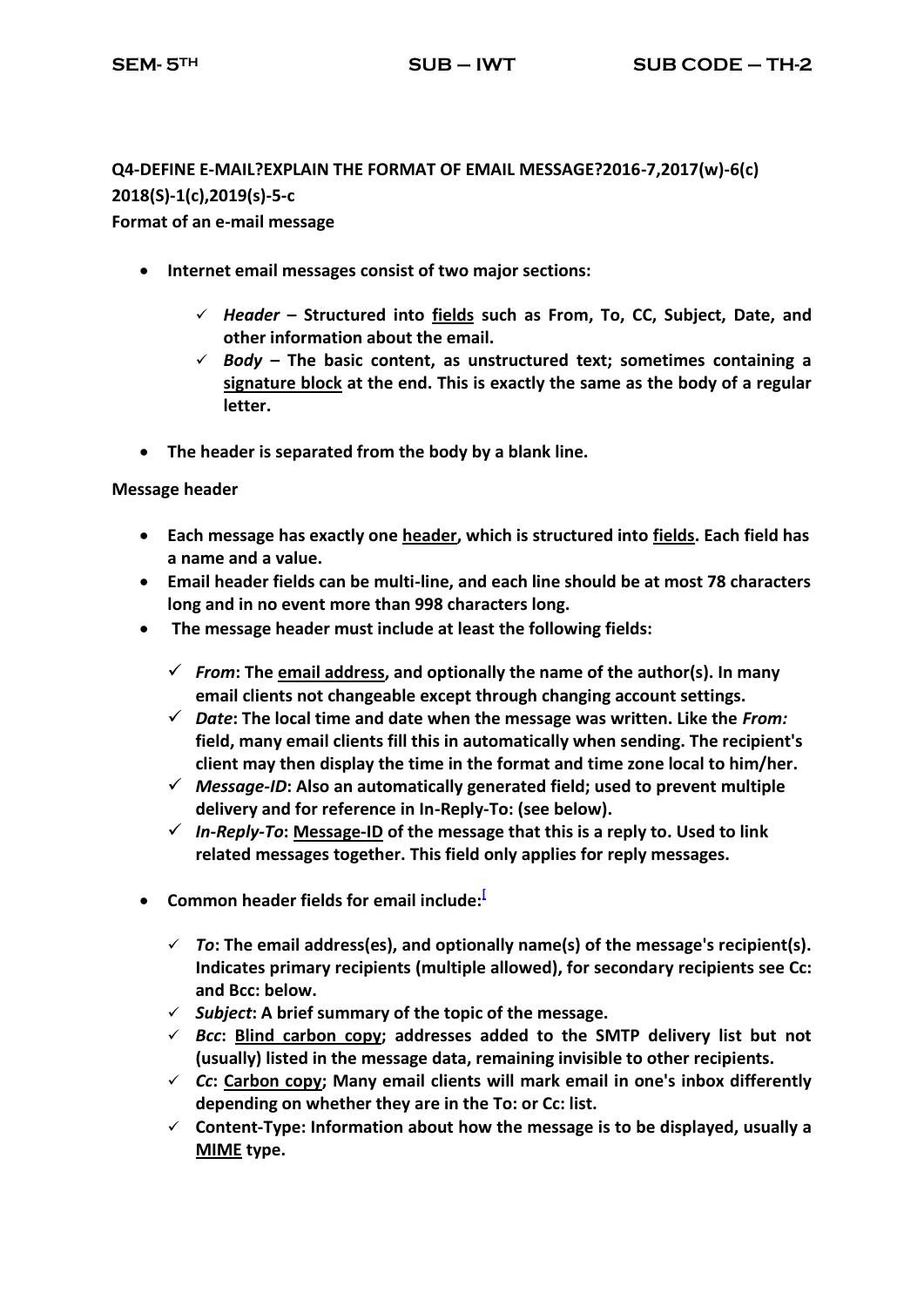- *Precedence***: commonly with values "bulk", "junk", or "list"; used to indicate that automated "vacation" or "out of office" responses should not be returned for this mail, e.g. to prevent vacation notices from being sent to all other subscribers of a mailing list.**
- *References***: [Message-ID](http://en.wikipedia.org/wiki/Message-ID) of the message that this is a reply to, and the messageid of the message the previous reply was a reply to, etc.**
- *Reply-To***: Address that should be used to reply to the message.**
- *Sender***: Address of the actual sender acting on behalf of the author listed in the From: field (secretary, list manager, etc.).**
- *Archived-At***: A direct link to the archived form of an individual email message.**

#### **Q5-EXPLAIN DIFFERENT TYPES OF INTERNET CONNECTIVITY?(2019(S)-5(a))**

#### **Types of connectivity**

**There are 3 types of connectivity, i.e.** 

- **Dial-up** 
	- **connection**
- **Leased connection**
- **VSAT connection**
- **Dial-up connection**
	- **It is also known as, level-2 connection. This provides connection to internet, through a dial up terminal connection.**
	- **The computer, which, provides, internet access is known as, 'host' and the computer that, receives, the access is 'client' or 'terminal'.**
	- **The client uses, modem to access a host and acts as, directly connected terminal to the host. This type of connection is also known as, remote modem access.**
	- **Host carries, all the command, that, are type or a client machine and the client computer acts as a 'dumb' terminal, connected to remote host.**
	- **It is also divided into two types, i.e.** 
		- **I) Shell connection**

**II)TCP/IP Connection** 

**Shell connection**

**In shell connection, it doesn't support, graphics display.** 

**TCP/IP Connection**

**The measure difference between shell and TCP/IP account is that, shell account only display, text and doesn't support graphics, whereas, TCP/IP displays both.**  $\Rightarrow$  **It is more popular internet connection.** 

**Components for dial-up connection**

- **Computer.**
- **Modem**
- **Telephone line**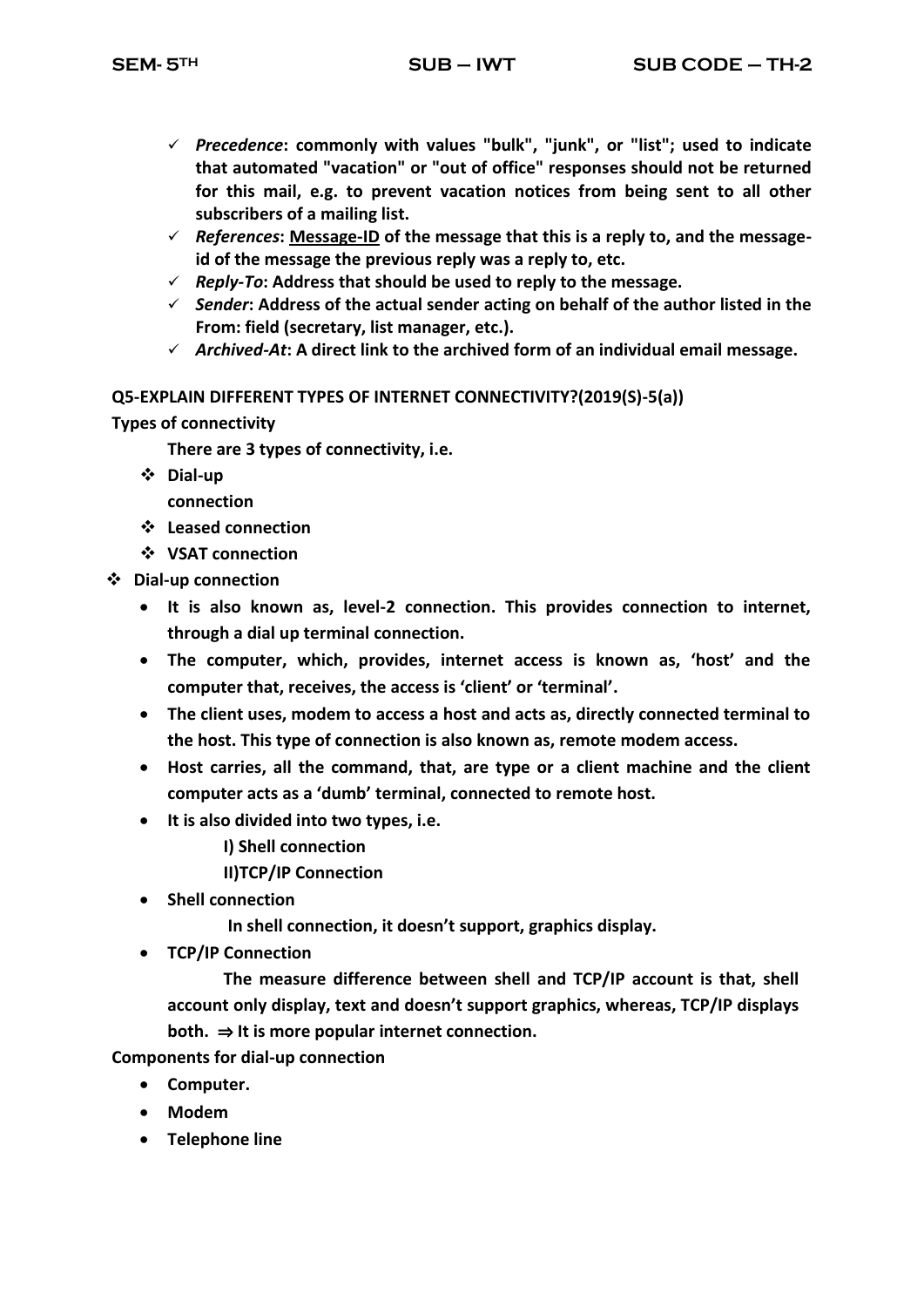- **Sheller TCP/IP connection**
- **Internet client software.**
- **Leased connection**
	- **It is also known as, direct internet access or level-3 connection.**
	- **It is secure, dedicated and most expensive with leased connection.**
	- **Computer is dedicatedly or directly connected to the internet using high speed transmission line.**
	- **Leased inter connection are limited to large corporation and universities, who, could effort these costs.**
- **VSAT connection**
	- **The full form of VAST is very small aperture terminal (VSAT).**
	- **It is a two way satellite ground station.**
	- **VSAT antenna with a dish antenna that, smaller than 3 meters.**
	- **VSAT antennas range from 75 c.m. to 1.2 m.**
	- **Data rates range from 4 kbit/s upto 4 mbit/s.**
	- **VSAT are used to transmit narrow band data.**
	- **Eg.- Transaction using credit cards.**

**Q6-WHY HTML IS USED?EXPLAIN FEATURE AND COMPONENT OF HTML WITH SUITABLE EXAMPLE?2015-8,2019(s)-6-c**

- **HTML stands for Hypertext Mark up language.**
- **HTML is the basic tool for designing the web page.**
- **It uses some standard tags to tell your web browser how to display the web page you have requested for this reason its called markup language.**
- **It uses tags as mark up codes in an HTML document. A tag is a symbol in HTML that has a special meaning.**

**It is a documentation language to mark the heading, title, table and forms.** 

**TAG ATTRIBUTES:-**

- **Tag attributes are the special words used inside the opening and closing tag to control the tags behavior.**
- **There could be more than one attributes for a tag separated by a space in between.**

**Ex: < BODY . BGCOLOR – "RED" TEXT = "GREEN">** 

- **Tag name Attribute Attribute Value Attribute Attribute Value**
- **All the attribute value should be enclosed with double quote marks ("") except letter (A-Z, a-Z), Number (0-9), by then (-).**

**Base HTML TAGS:-**

 **HTML documents is made up of various tags but there are some basic HTML tags used in all HTML document to identify document parts.**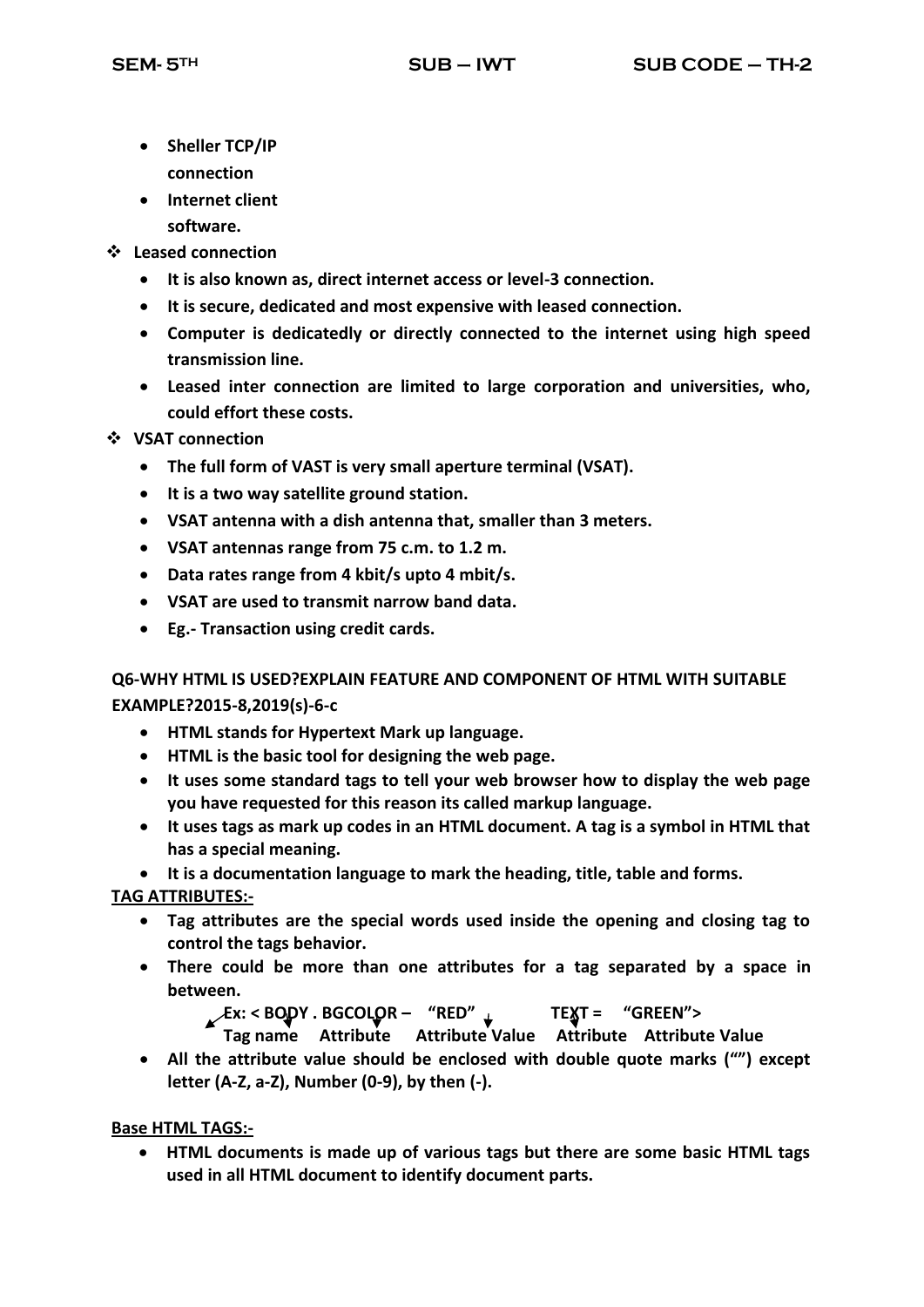- **The HTML Tag**
- **The Head Tag**
- **The Title Tag**
- **The Body Tag**

# **HTML TAG [<HTML> ------</HTML>]**

- **This tag surround the whole document which marks the start and end of the HTML document.**
- **It helps the browser to understand that this is the HTML document.**
- **2. HEAD TAG [<HEAD>--------</HEAD>]**
	- **Head tag is used to define the document header.**
	- **It is placed between the HTML tag and contains the information like title, style documents description etc.**
- **3. TITLE TAG [<TITLE>------</TITLE>]**
	- **Title tag appears within the head tags.**
	- **The information enclosed by the title tag appears in the title bar.**
- **4. BODY TAG [<BODY>--------</BODY>]**
	- **Body tag appears after the head tag**
	- **All the contents of the web page i.e. text, graphics, links etc. are enclosed in between the body tags.**

# **STRUCTURE OF HTML DOCUMENT**